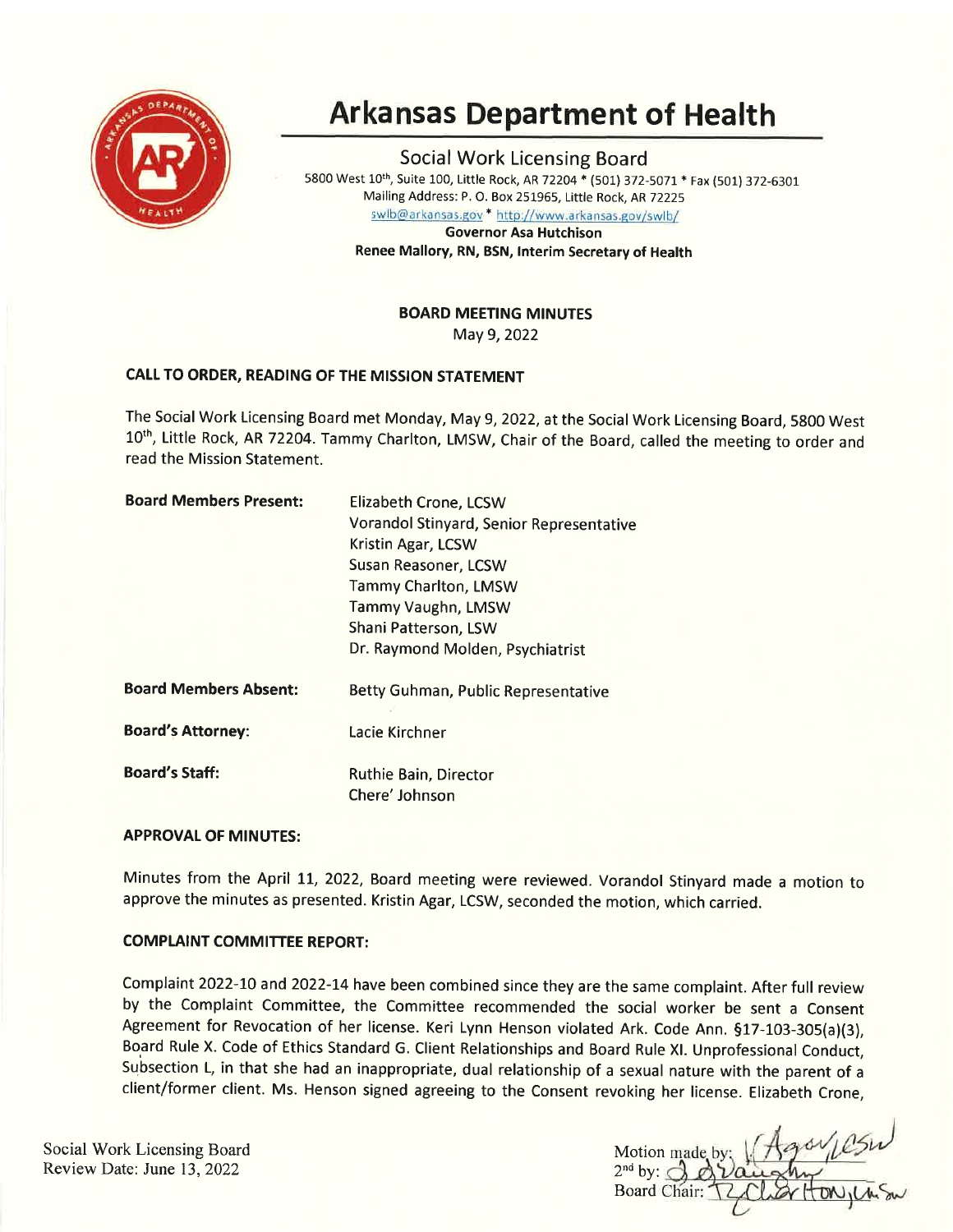May 9, 2022 Page | <sup>2</sup> LCSW, made a motion to accept the Consent Agreement. Susan Reasoner, LCSW, seconded the motion, which carried.

Complaint 2022-12, Pending

Complaint 2022-15, Pending

Case FY22-4768 - After full review by the Board, lt was recommended the social worker be sent a Letter of Caution for failing to provide CEU's in as required by an audit. The social worker signed the Letter of Caution which will be placed in his file but is non-disciplinary. Vorandol Stinyard made a motion to accept the signed Letter of caution. Dr. Raymond Molden seconded the motion, which carried.

## NEW BUSINESS:

## Review Possible Changes to the law for the 2023 Session:

Health Department Agencies have until May 15, 2022, to submit any proposed changes to Law. Currently the only change noted was to correct the wording of "Good Moral Character" as according to Act 990 of 2019. Tammy Vaughn, LMSW, made a motion to send the proposed change to the Health Department for review. Kristin Agar, LCSW, seconded the motion, which carried.

# Update on Association of Social Work Boards (ASWB) Spring Meeting:

Ruthie Bain, Director, and Betty Guhman, Public Board Member, attended the ASWB Spring Education Meeting. Ms. Guhman attended as a member of the ASWB Regulatory Education and Leadership Committee. Ms. Guhman moderated "ASWB Path to Licensure lnstitute Scholar" and co-led a skills lab. Ms. Bain reported on jurisdictional reports from the Administrator's Meeting.

## Discussion of Disciplinary Action Matrix:

The Board will be reviewing the Code of Ethics and Definition of Unprofessional Conduct. Ms. Bain will send board members a copy of another state's disciplinary matrix and a summary the violations and discipline in Arkansas over the last few years. The goal of the Board will be to create a matrix for disciplinary consistency to be used in the future.

## Review of Standing Financial Reports:

Tammy Vaughn, LMSW, reviewed and approved the Warrant Detail Report, Revenue Reconciliation Report, ASWB Exam Candidate Log, Leave Report, Refund Report and Trial Balance Reports. These reports were from April 2022. Shani Patterson, LSW, made a motion to accept the reports as presented. Vorandol Stinyard seconded the motion, which carried.

## Action Taken on Applications:

Susan Reasoner, LCSW, made a motion to approve the action taken on the applications for licensure

## LSW Applications:

Provisionally Licensed and Approved to Take the Exam: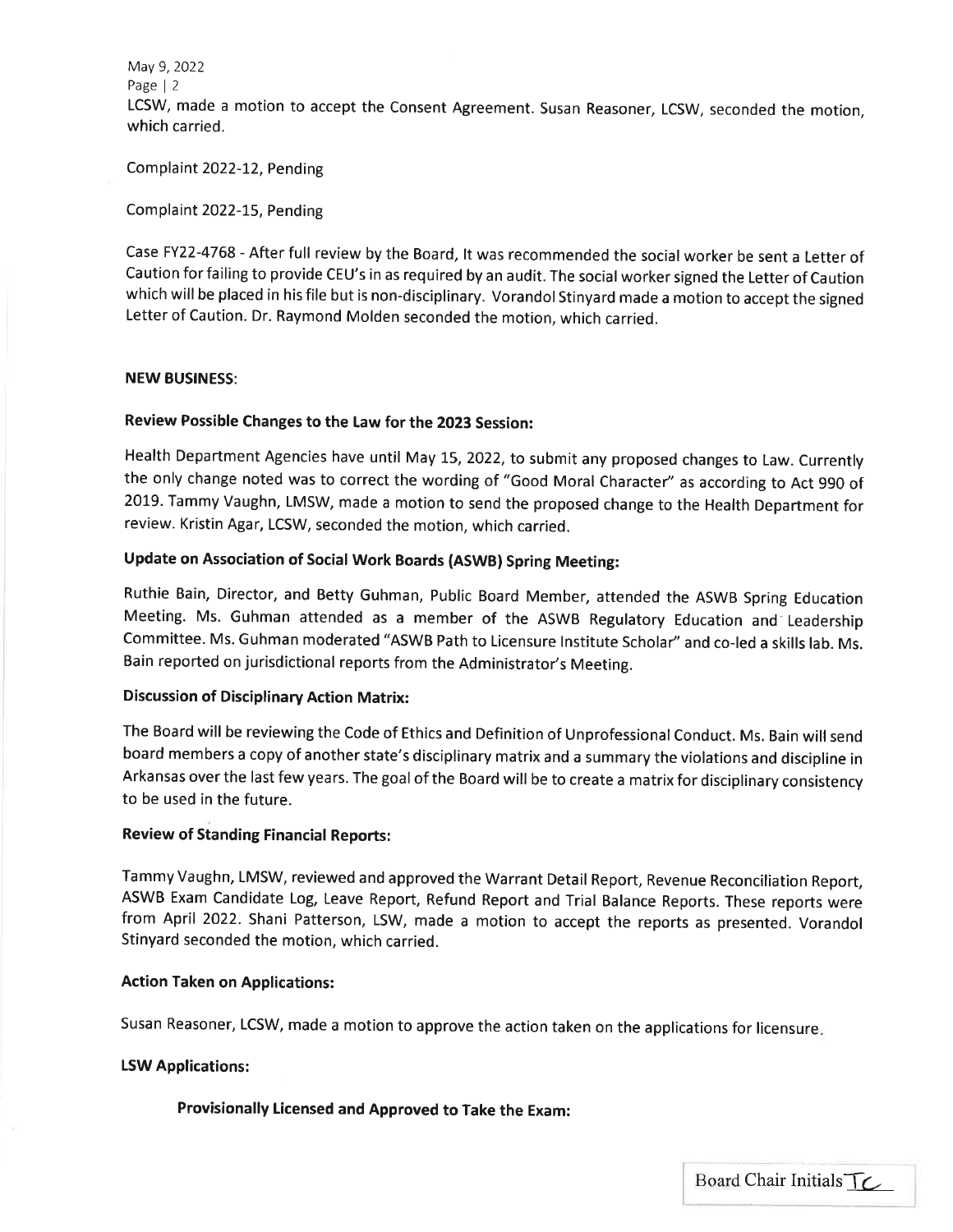si.

|                           | Jennifer Coxwell<br>Lauren McClure<br><b>Brandi Wofford</b>                              | Hannah Hiemstra<br>Alexy Padilla                                          | Katisha King<br>Eureka Reed-Robinson                                            |  |
|---------------------------|------------------------------------------------------------------------------------------|---------------------------------------------------------------------------|---------------------------------------------------------------------------------|--|
|                           | Approved to take the Exam:                                                               |                                                                           |                                                                                 |  |
|                           | Santiago Figueroa                                                                        | Leslie Henderson                                                          |                                                                                 |  |
|                           | Approved for Licensure through Endorsement:                                              |                                                                           |                                                                                 |  |
|                           | <b>None</b>                                                                              |                                                                           |                                                                                 |  |
|                           | <b>Denied or Withdrawn Applications:</b>                                                 |                                                                           |                                                                                 |  |
|                           | Rebecca Davis                                                                            |                                                                           |                                                                                 |  |
| <b>LMSW Applications:</b> |                                                                                          |                                                                           |                                                                                 |  |
|                           | Provisionally Licensed and Approved to take Examination:                                 |                                                                           |                                                                                 |  |
|                           | <b>Sherra Bennett</b><br>Crystal Kellybrew                                               | Leticia Cortez                                                            | Druscilla Holliman                                                              |  |
|                           | Approved to take the Exam:                                                               |                                                                           |                                                                                 |  |
|                           | <b>Heather Edge</b><br><b>Rachel Nichols</b><br>Monica Spencer<br><b>Dearreo Tidwell</b> | Brea Jarrett-Kelly<br>LaDetra Sims<br><b>Randall Steel</b>                | Savannah Keeling<br>Melissa Sowell<br><b>Emeki Strong</b>                       |  |
|                           | Approved for Licensure through Endorsement:                                              |                                                                           |                                                                                 |  |
|                           | <b>Shelby Delaney</b><br>Laura Whitaker                                                  | Marlanna Mitchell                                                         | <b>Ebony Welch</b>                                                              |  |
|                           | <b>Denied or Withdrawn Applications:</b>                                                 |                                                                           |                                                                                 |  |
|                           | None                                                                                     |                                                                           |                                                                                 |  |
| <b>LCSW Applications:</b> |                                                                                          |                                                                           |                                                                                 |  |
|                           | <b>Approved to take Examination:</b>                                                     |                                                                           |                                                                                 |  |
|                           | <b>Vicky Baker</b><br><b>Hillary Green</b><br>Katrena Jones<br>Sebrina Patton            | <b>Lillian Fink</b><br>Kizmet Johnson<br>Matthew Kirchner<br>Leah Richter | Matthew Fuqua<br>Michelle Johnson<br><b>Ashley Lockert</b><br><b>Renee Rose</b> |  |

Malory Slater

Taylor Shelby

Board Chair Initials TC

Tonya Swann